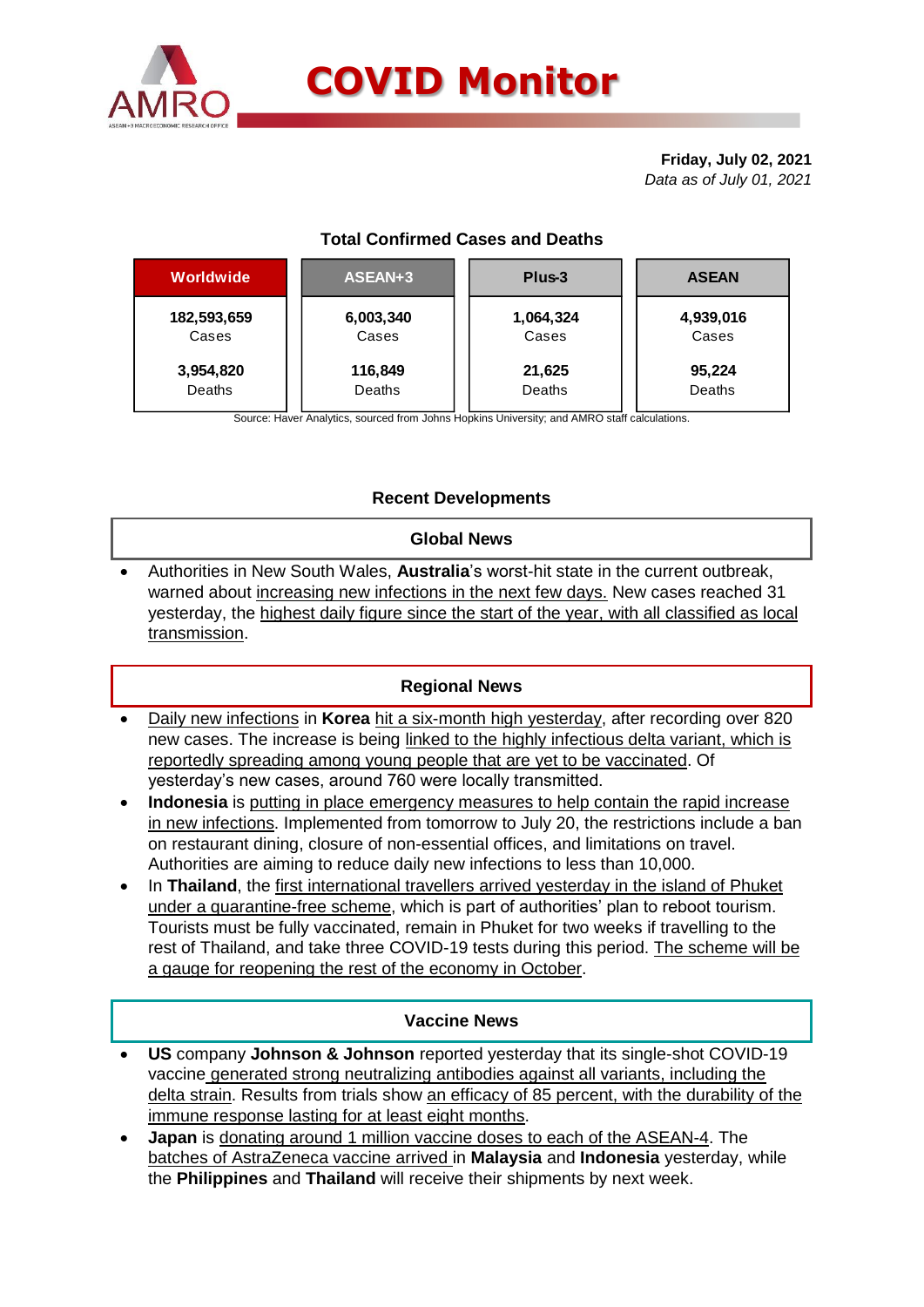| <b>Economy</b>           | <b>Total Cases</b><br>(000) | <b>Cases per</b><br>1M<br><b>Population</b> | New Cases <sup>1</sup> | New Cases <sup>1</sup><br>since $2020^2$ | <b>New Cases</b><br>per 1M<br>Pop. <sup>1</sup> | <b>ANew</b><br>$\text{Case} \text{s}^1$ | $\Delta$ % New<br>$\text{Case} \text{s}^1$ | <b>Total</b><br><b>Deaths</b> | <b>New</b><br>Deaths <sup>1</sup> | <b>Fatality</b><br><b>Rate (%)</b> |
|--------------------------|-----------------------------|---------------------------------------------|------------------------|------------------------------------------|-------------------------------------------------|-----------------------------------------|--------------------------------------------|-------------------------------|-----------------------------------|------------------------------------|
| Global                   | 182,594                     |                                             | 370,609                | $\overline{\phantom{a}}$                 |                                                 | 4,284                                   | 0.2                                        | 3,954,820                     | 7,765                             | 2.2                                |
| ASEAN+3                  | 6,003                       |                                             | 42,503                 |                                          |                                                 | 9,595                                   | 0.7                                        | 116.849                       | 726                               | 1.9                                |
| Plus-3                   | 1,064                       |                                             | 2,212                  | معيسه                                    |                                                 | 220                                     | 0.2                                        | 21,625                        | 31                                | 2.0                                |
| <b>ASEAN</b>             | 4,939                       |                                             | 40,291                 |                                          |                                                 | 9,375                                   | 0.8                                        | 95,224                        | 695                               | 1.9                                |
|                          |                             |                                             |                        |                                          |                                                 |                                         |                                            |                               |                                   |                                    |
| China                    | 92                          | 65                                          | 17                     |                                          | $\Omega$                                        | $-6$                                    | 0.0                                        | 4,636                         | $\Omega$                          | 5.0                                |
| Hong Kong, China         | 12                          | 1,562                                       | 3                      |                                          | $\overline{0}$                                  | $\Omega$                                | 0.0                                        | 211                           | $\mathbf 0$                       | 1.8                                |
| Japan                    | 802                         | 6,378                                       | 1,512                  |                                          | 12                                              | 54                                      | 0.2                                        | 14,754                        | 29                                | 1.8                                |
| Korea                    | 159                         | 3,046                                       | 680                    |                                          | 13                                              | 173                                     | 0.4                                        | 2,024                         | $\overline{2}$                    | 1.3                                |
|                          |                             |                                             |                        |                                          |                                                 |                                         |                                            |                               |                                   |                                    |
| Indonesia                | 2,203                       | 8,164                                       | 21,302                 |                                          | 79                                              | 6,485                                   | 1.0                                        | 58,995                        | 435                               | 2.7                                |
| Malaysia                 | 759                         | 22,846                                      | 6,017                  |                                          | 181                                             | 577                                     | 0.8                                        | 5,254                         | 76                                | 0.7                                |
| Philippines              | 1,418                       | 12,889                                      | 5,725                  |                                          | 52                                              | 182                                     | 0.4                                        | 24,797                        | 109                               | 1.7                                |
| Singapore                | 63                          | 11,032                                      | 59                     | А.                                       | 10                                              | 41                                      | 0.1                                        | 36                            | $\mathbf 0$                       | 0.1                                |
| Thailand                 | 265                         | 3,894                                       | 4,598                  |                                          | 68                                              | 1,038                                   | 1.9                                        | 2,080                         | 44                                | 0.8                                |
|                          |                             |                                             |                        |                                          |                                                 |                                         |                                            |                               |                                   |                                    |
| <b>Brunei Darussalam</b> | 0.26                        | 579                                         | 1                      |                                          | $\overline{2}$                                  | 0                                       | 0.3                                        | 3                             | $\Omega$                          | 1.1                                |
| Cambodia                 | 51.38                       | 3,069                                       | 860                    |                                          | 51                                              | 205                                     | 1.8                                        | 628                           | 19                                | 1.2                                |
| Lao PDR                  | 2.14                        | 295                                         | 9                      |                                          | $\overline{1}$                                  | 3                                       | 0.4                                        | 3                             | $\Omega$                          | 0.1                                |
| Myanmar                  | 159.35                      | 2,985                                       | 1,233                  |                                          | 23                                              | 670                                     | 0.8                                        | 3,347                         | 10                                | 2.1                                |
| Vietnam                  | 17.73                       | 184                                         | 486                    |                                          | 5                                               | 176                                     | 3.1                                        | 81                            | 1                                 | 0.5                                |
|                          |                             |                                             |                        |                                          |                                                 |                                         |                                            |                               |                                   |                                    |
| Australia                | 31                          | 1,181                                       | 37                     | ᅩ                                        | $\overline{1}$                                  | 21                                      | 0.1                                        | 910                           | $\Omega$                          | 3.0                                |
| Brazil                   | 18,622                      | 88,100                                      | 54,117                 |                                          | 256                                             | $-23,147$                               | 0.3                                        | 520.095                       | 1,565                             | 2.8                                |
| France                   | 5,863                       | 90.210                                      | 1,676                  |                                          | 26                                              | $-141$                                  | 0.0                                        | 110.190                       | 27                                | 1.9                                |
| Germany                  | 3,737                       | 45,036                                      | 578                    | <b>A</b>                                 | $\overline{7}$                                  | $-172$                                  | 0.0                                        | 91.014                        | 47                                | 2.4                                |
| India                    | 30,412                      | 22,205                                      | 39,598                 |                                          | 29                                              | $-13,495$                               | 0.1                                        | 399,459                       | 878                               | 1.3                                |
| United Kingdom           | 4,845                       | 72,038                                      | 22,910                 |                                          | 341                                             | 10,918                                  | 0.5                                        | 128,426                       | 54                                | 2.7                                |
| <b>United States</b>     | 33,526                      | 101,270                                     | 12,490                 |                                          | 38                                              | 883                                     | 1.2                                        | 602,291                       | 261                               | 1.8                                |

(Per 100 population) (Percent of population)

### **ASEAN+3 and Selected Economies: Confirmed COVID-19 Cases and Deaths**

Source: Haver Analytics, sourced from Johns Hopkins University; and AMRO staff calculations.

1/ Values show the 7-day average.

2/ Since January 31, 2020.

## **ASEAN+3 and Selected Economies: Total Vaccines Administered**

# **ASEAN+3 and Selected Economies: Vaccinations and Aspired Population Coverage**





**Fully vaccinated Vaccinated Vaccinated View Vaccinated with one dose** 

 $\Box$  To be vaccinated to reach 2021 target  $\Box$  Vaccinated with at least one dose

■ Aspired 2021 target

Source: Haver Analytics, sourced from Our World in Data; and AMRO staff calculations.

Note: Single vaccination doses only. This does not measure the number of people vaccinated, as two doses are required with most available vaccines. Data is reported at irregular intervals; numbers show latest available.

Economist Intelligence Unit; and AMRO staff estimates and calculations. Note: Percent of population vaccinated shows total administered doses divided by two to reflect the two-dose regime of most vaccines—it does not necessarily reflect the actual number of fully vaccinated people. Aspired 2021 targets and completion dates of widespread vaccination are goals, forecasts, or estimates.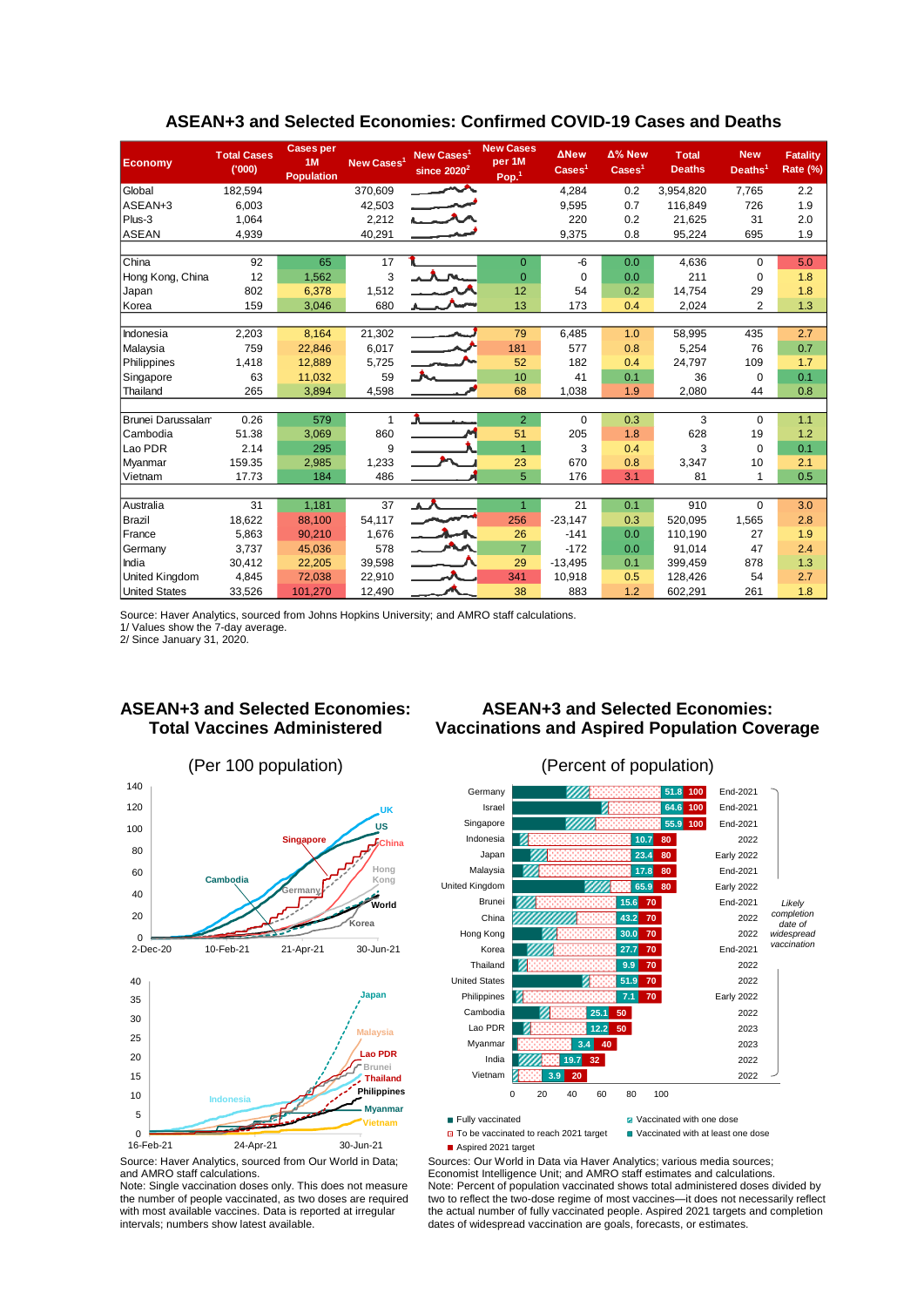



Source: Haver Analytics, sourced from Johns Hopkins University; and AMRO staff calculations.

3